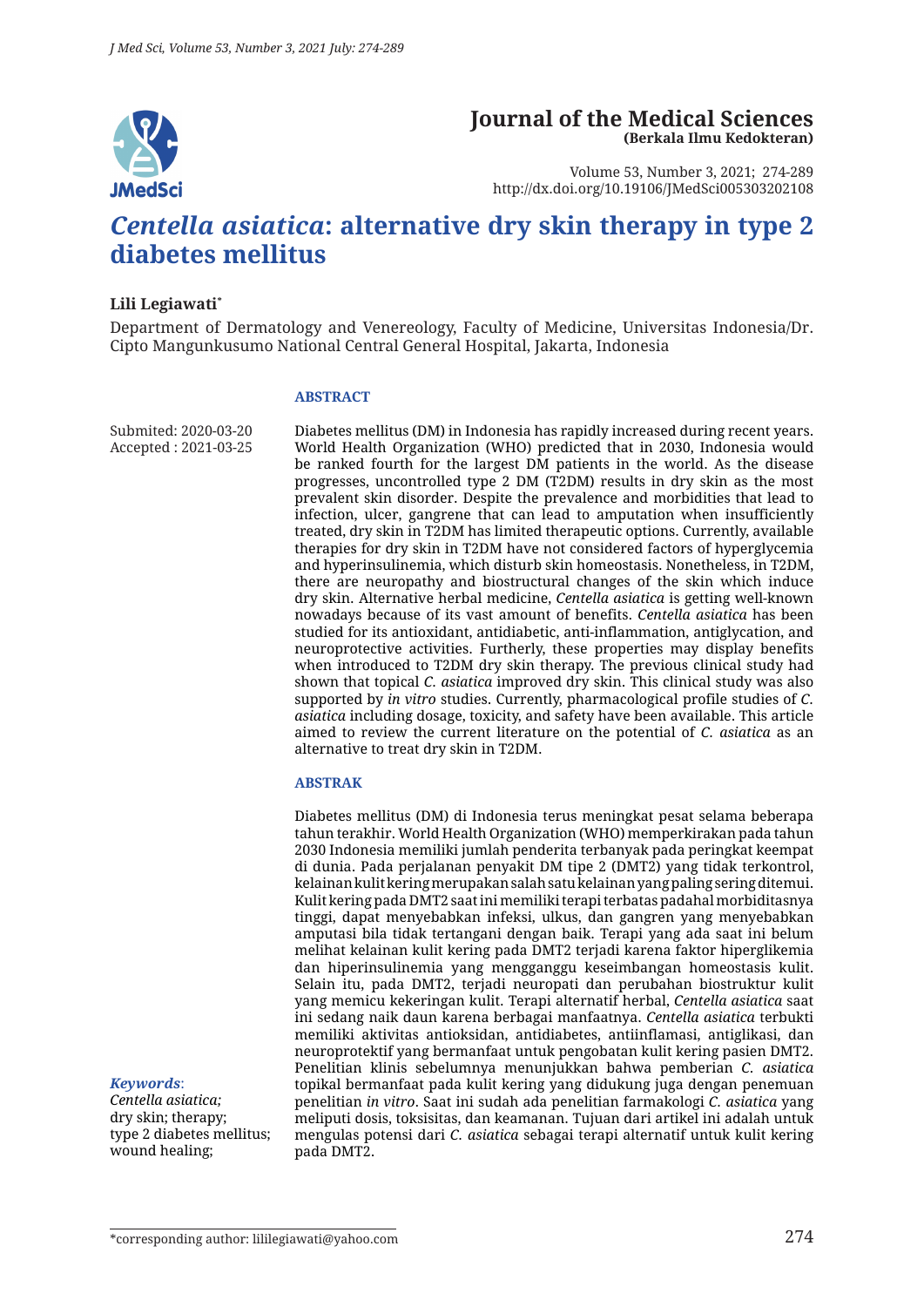## **INTRODUCTION**

Diabetes mellitus (DM) in Indonesia has been growing progressively. According to WHO data, Indonesia is predicted to rank fourth in the world by 2030.1 Diabetes mellitus has cost Indonesia 810 million USD financially and became a national health burden. Patients with DM are projected to spend 2.3 times health expenditure compared to healthy people as its complications increase morbidity and mortality.2

Skin is one of the organs affected by uncontrolled DM. A study by Chatterjee *et al*. 3 found that 74% of type 2 DM (T2DM) patients suffered from a skin disorder, mainly dry skin (47%) which can become severe, leading to infection, ulcer, and gangrene. In an earlier stage, dry skin should be sufficiently treated to prevent these complications.3 However, options for treating dry skin of T2DM are still limited. Commonly used therapies for dry skin in T2DM have not accounted for the pathogenesis of T2DM-induced dry skin that involves hyperglycemia and hyperinsulinemia, leading to the disturbance of skin homeostasis. It is believed that neuropathy and biostructural changes of the skin occurred in T2DM, leading to dry skin.

Traditional herbal medicine has been emerging in the last few years. One of which is *Centella asiatica,* local name as *pegagan* in Indonesia or *gotu kula* and Indian pennyworth internationally. *Centella asiatica*, part of the *Apiaceae*  family, has been long reputed to provide benefits as antipyretic, diuretic, antibacterial, antiviral, and cognitive enhancement agents. *Centella asiatica* has been studied to clinically improve dry skin in the geriatric population. *Centella asiatica* has also been linked to having antidiabetic properties.<sup>4,5</sup> In this paper, we aimed to review the current literature on the potential of *C. asiatica* as an alternative to treat dry skin in T2DM.

# **DISCUSSION**

## **Pathogenesis of dry skin disorder in T2DM**

In T2DM, there are changes in the mechanical and functional properties of the skin. These changes will affect the homeostatic environment of the skin, commonly manifesting in dry skin. Unfortunately, dry skin tends to be underdiagnosed or ignored until it progresses into more severe skin disorders such as ulcers or gangrene.<sup>6</sup>

In DM animal models, an imbalance of stratum corneum components was observed. Triglyceride was found to be lower, while ceramide, cholesterol, and fatty acid were found to be higher compared to control. In addition, the study also found that the corneocytes in the stratum corneum increased in thickness and size. In contrast, the basal cell proliferation decreased, resulting in slower metabolism in epidermis.<sup>7,8</sup>

Skin disorder in DM patients resulted from cellular disturbances initiated by hyperinsulinemia and hyperglycemia. Hyperglycemic condition interrupts corneocyte proliferation.<sup>9</sup> Furthermore, the dermis also changes in morphology and biochemistry due to the degradation of matrix intracellular and microstructural components. In a study from Mozcar *et al.*10 biopsy of DM patients skin revealed ultrastructural alteration of fibroblast, collagen, and elastic fiber of dermis. Fibroblasts had increased electron-dense deposits in the cytoplasm and dilated endoplasmic reticulum, collagens were dissociated, and elastic fibers were either fragmented or absent. Collagenase and elastase were also altered, resulting in macromolecular matrix changes.

Dry skin is affected extrinsically and intrinsically by numerous factors. Extrinsic factors include lifestyle (hot bath, alkali base soap, and air conditioning) and environment (UV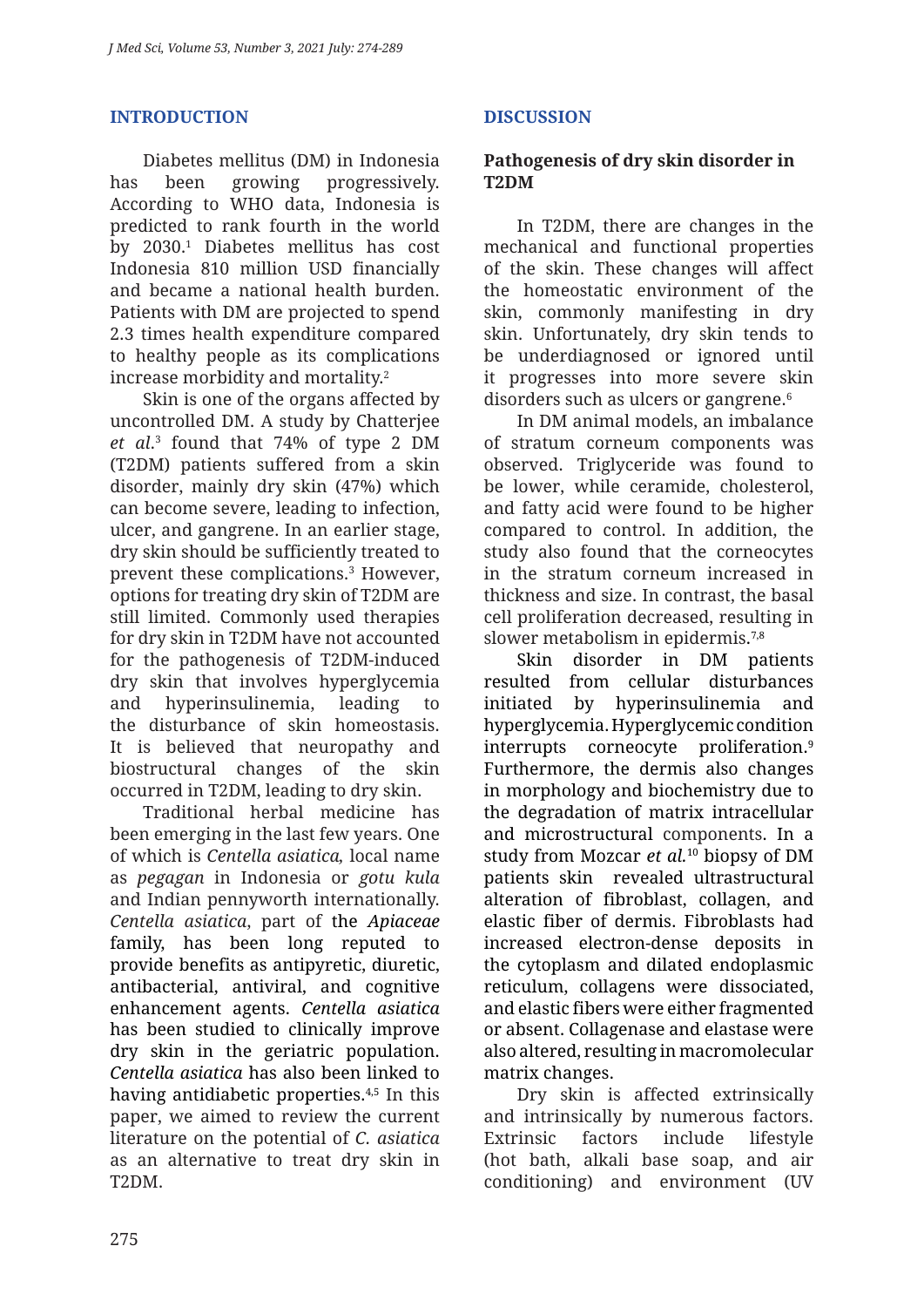radiation, dry wind, cold temperature, and climate change). Intrinsic factors include advanced glycation endproducts (AGEs), urination, autonomic neuropathy, sebaceous gland production, barrier function of stratum corneum, and desquamation process.<sup>11</sup>

High blood glucose pathologically affects skin homeostasis through inhibition of proliferation and migration of keratinocytes, biosynthesis of protein, inducing apoptosis of endothelial cells, and lowering the synthesis of nitrite oxide. High blood glucose also impairs phagocytosis and is chemotactic of several cells. Based on *in-vitro* studies, high blood glucose disturbed proliferation and differentiation of keratinocytes nonetheless, hyperglycemia-induced AGEs formation. Several alterations in DM patients are summarized in TABLE 1.<sup>12</sup>

| Parameter                 | Alteration in DM patients                  | References                                                       |
|---------------------------|--------------------------------------------|------------------------------------------------------------------|
| Hydration                 | Decline<br>Insignificant changes           | Sakai, et al. <sup>14</sup><br>Seirafi, et al.15                 |
| Transepidermal water loss | Insignificant changes                      | Sakai, et al. <sup>14</sup>                                      |
| Filaggrin                 | Significant changes                        | Thyssen, et al. <sup>16</sup>                                    |
| Barrier integrity         | <b>Increment Inflammation Infiltrate</b>   | Tellechea, et al. <sup>17</sup>                                  |
| Epidermal thickness       | Insignificant changes<br>Thicker epidermis | Zakharov, et al. <sup>18</sup><br>Bertheim, et al. <sup>19</sup> |

TABLE 1. Skin alteration in DM patients<sup>13</sup>

Despite the pathogenesis of dry skin in DM remains unclear, several factors are suspected to play a major role:

#### *Systemic mechanism of dry skin in DM*

Polyuria, as a common manifestation in DM patients, increases total body water loss, increasing the skin's susceptibility to dryness.<sup>20</sup>

# *Neuropathy in DM patients*

Neuropathy in DM patients can affect sensory, motoric, and autonomic pathways. Sensory neuropathy can cause sensibility and thermal sensation loss. Meanwhile, autonomic neuropathy can damage the neurological pathway controlling eccrine and sebaceous glands. The damaged neuron will decrease blood flow leading to atrophy of the glands. Atrophy of eccrine and sebaceous glands will decrease the production of lipid and sweat; thus, the skin tends to be dry. Dry skin is prominent in areas with eccrine gland only, such as the sole. The decrease in peripheral blood flow will increase the damage in dry skin in DM patients. Neuropathy can manifest independently or simultaneously and can be a precipitating factor to the leg ulcer. Leg ulcers in DM patients are challenging to treat and pose a risk for severe infection, and amputation is a common approach in several cases.20,21

# *Biophysical changes in stratum corneum*

In DM, there are biophysical changes in the stratum corneum caused by a change in lipid concentration, epidermal proliferation and differentiation, natural moisturizing factor (NMF), and aquaporin water channels (AQP3) that compromise the skin moisture network. Nonetheless, the study also showed thickening of the corneocyte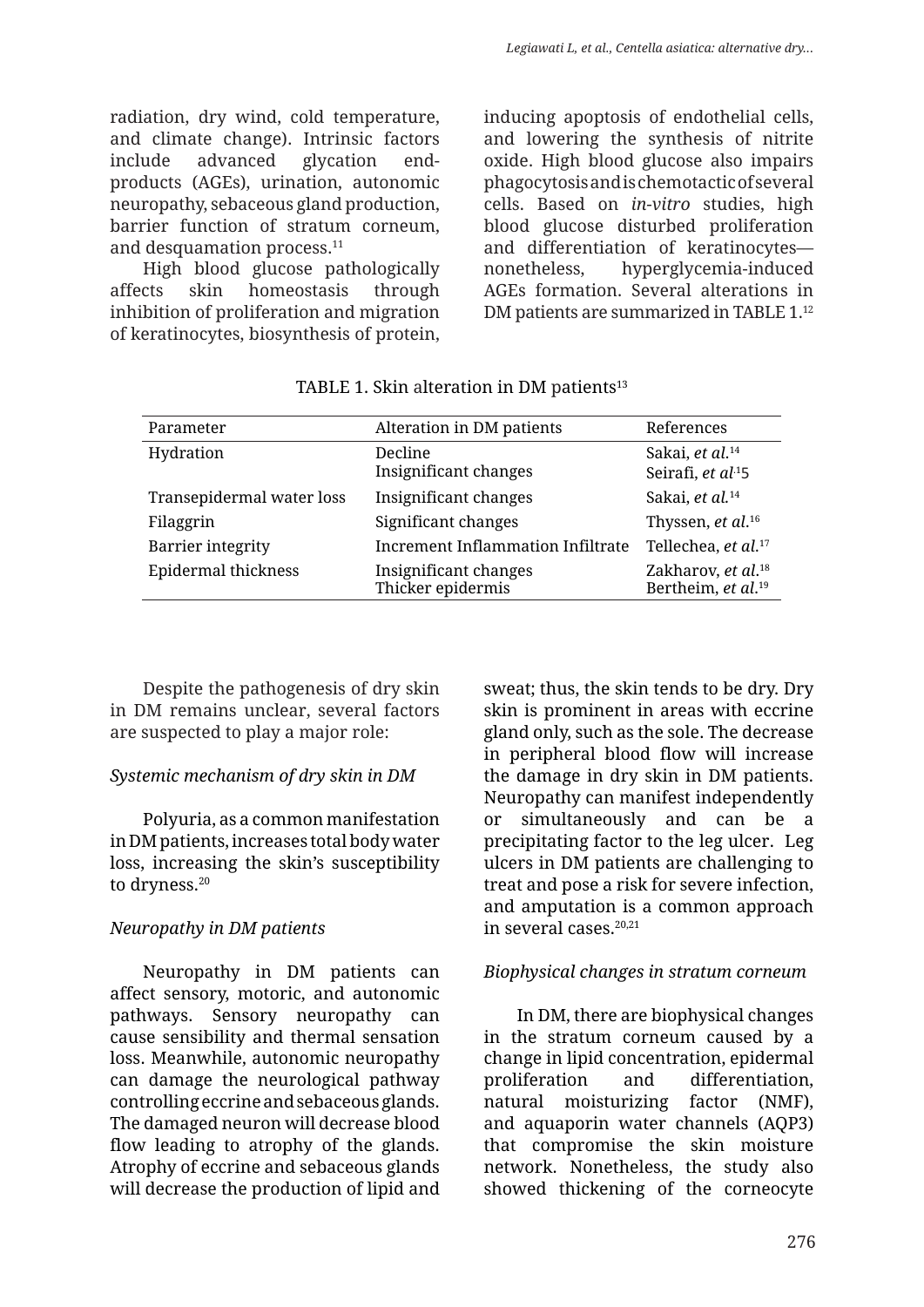layer in stratum corneum, decrement of the proliferation of the basal cell, and damage to epidermal DNA which is essential for epidermal differentiation. The mentioned factors decrease the metabolism rate of epidermis.7,14

In the study of animal models induced with DM, there was impairment in skin barrier, epidermal turnover rate, corneocytes accumulation, and decrease of lipid concentration. This founding was similar to a study in humans with DM where these conditions predispose to dry skin precipitate aging process in DM <sup>14</sup>

# *Hydration status*

Hydration status in rats with induced hyperglycemia was lower compared to normal rats, although there was an insignificant difference in transepidermal water loss (TEWL) between the two groups.8,22 Sakai *et al*. 14 conducted a study comparing hydration status and TEWL in a group of patients with a high level of HbA1c and fasting blood glucose (FBG) and another group with low HbA1c and FBG. The study found that hydration status was significantly lower in the high FBG group, while TEWL was not different significantly. In addition, there was an insignificant increase in TEWL in patients with high  $HhA1c.14$ 

Stratum corneum functional capacity in DM patient varied depending on current hyperglycemic state (FBG > 110 mg/dL) and average blood glucose control (HbA1c  $>$  5.8%). In the study by Sakai *et al*.,7 DM mice with FBG > 110 mg/ dL had lower skin hydration compared to FBG < 110 mg/dL, without difference in TEWL. In patients with HbA1c > 5.8%, the TEWL value is slightly lower compared to HbA1c  $\leq$  5.8% with no significant difference in skin hydration statistically. The study result showed that skin hydration is influenced by current hyperglycemia (FPG) rather than previous hyperglycemia (HbA1c).<sup>14</sup> Another study in DM patients with FBG > 110 mg/dL and HbA1c > 5.8% showed that stratum corneum hydration and TEWL value were similar to control. However, in this study, there was a significant reduction of sebum and functional changes of the sebaceous gland that might contribute to the development of diabetic skin.15

### *Depletion of amino acid and lipid concentration*

In the animal model with DM, change was not found in the concentration of amino acid (profilaggrin and filaggrin), but there was a decline of lipid in stratum corneum, mainly triglycerides, compared to normal.7,23 Seirafi *et al*. 15 reported a lower concentration of lipid in the forehead of DM patients with high level of HbA1c and FBG compared to patients with low level of HbA1c and FBG. This finding is similar to the study in animal models. Decreased lipid in the skin is suspected to be caused by lipolysis in sebaceous gland in hyperglycemic condition.15

## *Decreased proliferation and differentiation of epidermis*

Diabetes mellitus influenced the structure, proliferation, and differentiation of the epidermis. In mice induced with DM the epidermis is thinner. In addition, the ratio of proliferating cell nuclear antigen (PCNA) basal cell per total basal cell in epidermis, and DNA concentration in epidermis is lower compared to non-DM. Corneocytes were found to be larger in mice with DM. This phenomenon was caused by the decrease in epidermal turnover rate.<sup>21,22</sup>

Insulin plays a role in keratinocytes proliferation and differentiation. In a rat model with induced DM and DM patients, there was a decrease in insulin signal transduction which causes a decline in keratinocyte migration, proliferation, and differentiation. These conditions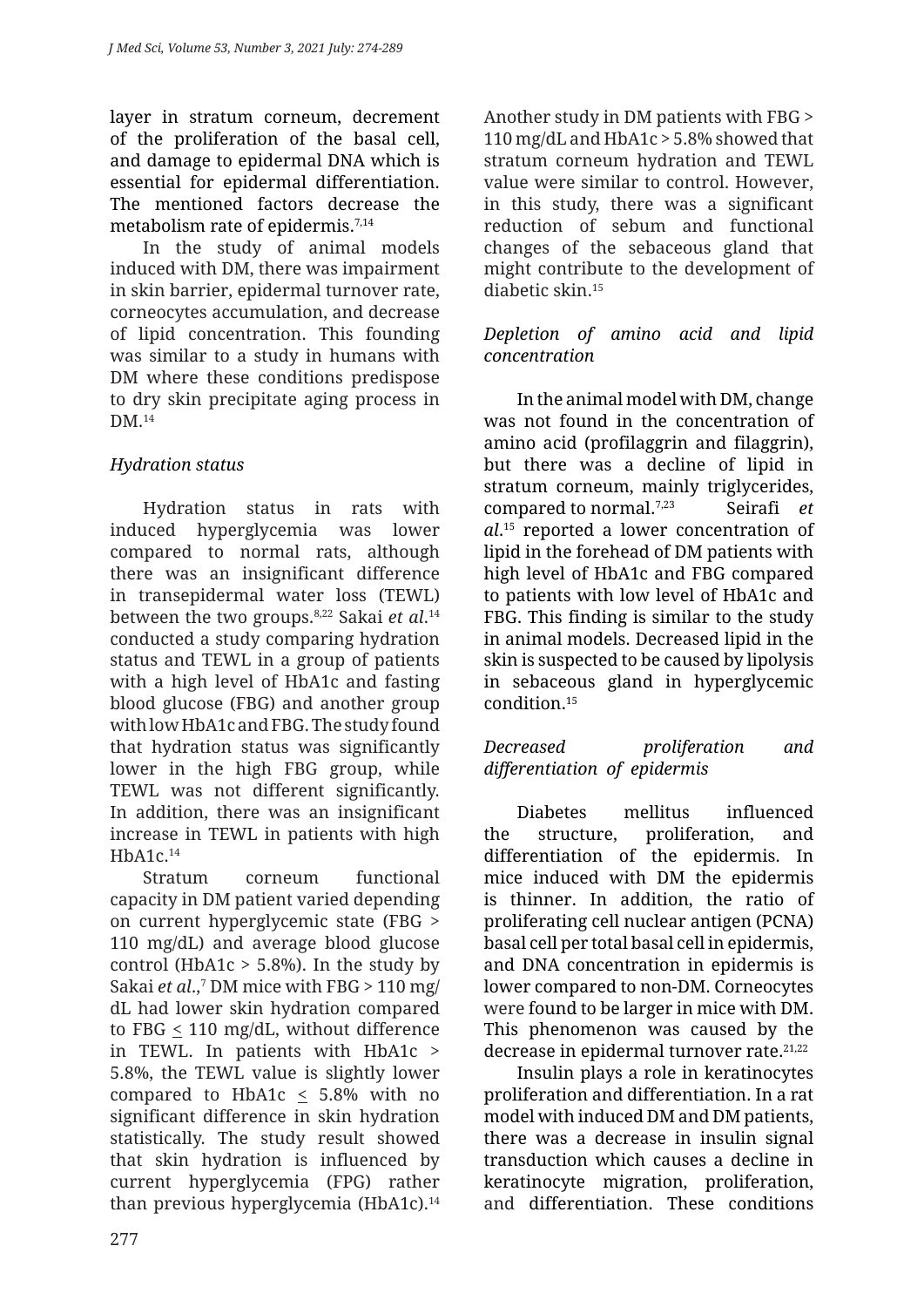aggravated dry skin in DM patients by creating squama buildup. $21,22$ 

A study by Goyal *et al.*24 stated that dry skin was the earliest and the most prevalent skin abnormality found in DMT1 patients. The clinical observation indicated a decrement of hydration status of stratum corneum and sebaceous gland activity, without significant disturbances in stratum corneum barrier.

#### *Centella asiatica*

*Definition, phytochemistry, and active compounds*

*Centella asiatica* is a prostate stoloniferous plant from *Apiaceae*  family, commonly known as gotu kola or Indian pennywort in America and Malaysia. In Indonesia, it is called pegagan. Therapeutic use of *C. asiatica*  has been documented for thousands of years, mainly in Southeast Asia and Bangladesh, mainly used as antipyretic, diuretic, antibacterial, antiviral, and cognitive enhancement agents. In dermatology, *C. asiatica* is used as a therapy for wound, burn, hypertrophic scar, eczema, Morbus Hansen, psoriasis, and lupus erythematosus. *Centella asiatica* is also used in cosmetic and geriatric due to its antiaging capability through the mediation of collagen type I increase.25,26

| Group     | Active compound                                                                                                                                                                                        |
|-----------|--------------------------------------------------------------------------------------------------------------------------------------------------------------------------------------------------------|
| Terpenoid | Triterpen, asiaticoside, centelloside, madecassoside, brahminosid<br>(saponin glikosida), asiatisentoat acid, centellic acid, centoic acid,<br>madecassic acid, terminolic acid, and betulic acid      |
| Terpenoid | $\beta$ -caryophyllene, trans $\beta$ -farnesene and germacrene D (sesquiterpen),<br>$\alpha$ -pinene and $\beta$ -pinene                                                                              |
| Fenol     | Flavonoid: kaempferol, kaempferol-3-ο-β-d-glucuronide, castilliferol,<br>quercetin, quercetin-3-ο-β-d-glucuronide, castillicetin, apigenin, rutin,<br>luteolin, naringin                               |
| Fenol     | Fenilpropanoid: rosmarinic acid, chlorogenic acid, 3.4-di-o-caffeoyl<br>quinic acid, 1.5-di-o-caffeoyl quinic acid, 3.5-di-o-caffeoyl quinic acid,<br>4.5-di-caffeoyl quinic acid, isochlorogenic acid |
| Fenol     | Tannin: tannin, phlobatannin                                                                                                                                                                           |

TABLE 2. Active compound in *C. asiatica<sup>25</sup>* 

Extract of *C. asiatica* leaves consisted of chemical compounds with many benefits, including antimicrobial, antiinflammation, anticancer, neuroprotective, antioxidant, and wound healing. These benefits have been tested in studies and the bioactive compound has been identified.27 *Centella asiatica* is rich in active compounds, triterpene fraction; mainly asiaticoside, madecassoside, asiatic acid, and madecassic acid (TABLE 2).25 Furthermore, TABLE 3 displays *C. asiatica* active compound biological properties.28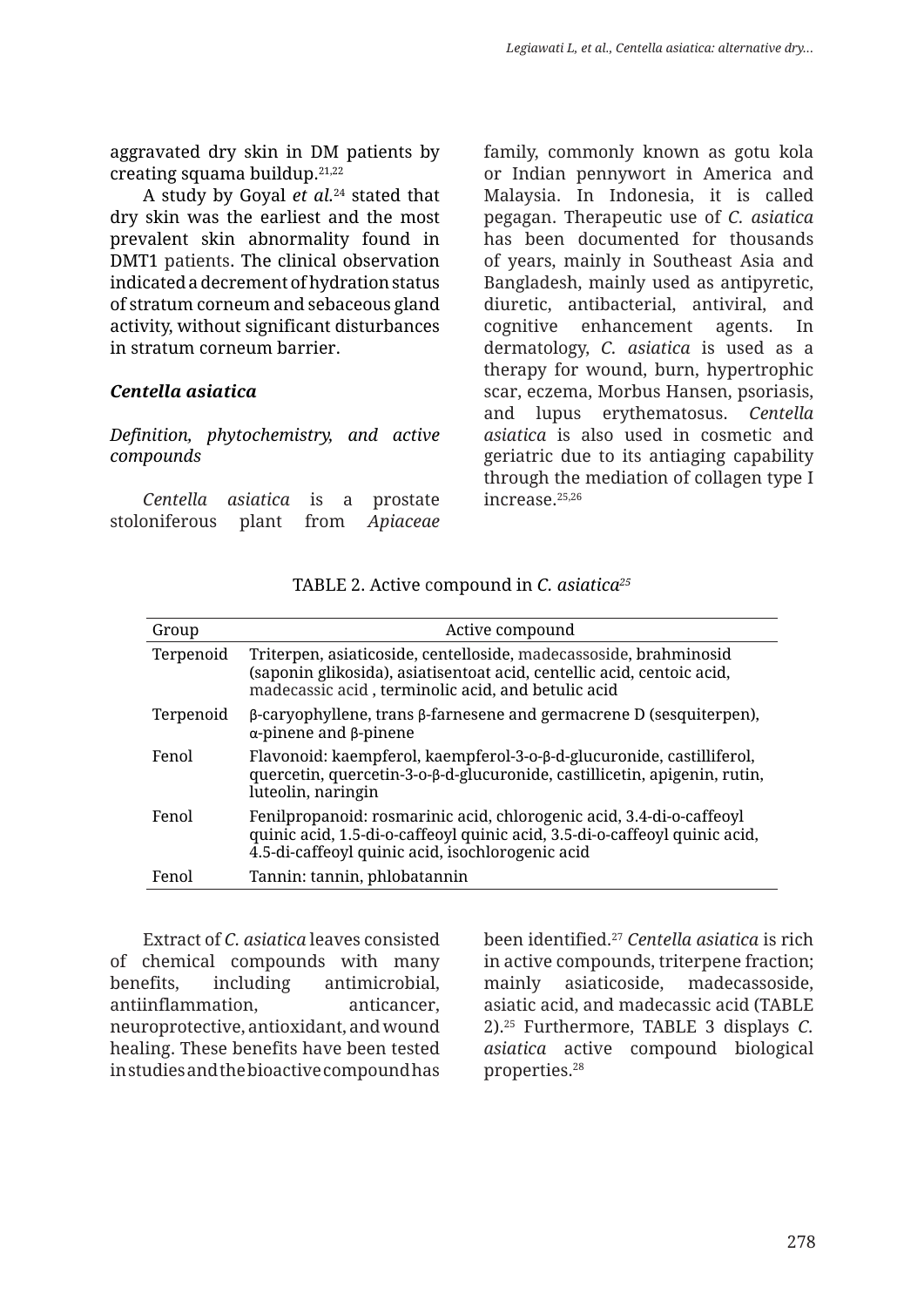| Bioactive compound | <b>Biological properties</b>                                                                                                                                                                                                                                                                                                                                                                                                             |
|--------------------|------------------------------------------------------------------------------------------------------------------------------------------------------------------------------------------------------------------------------------------------------------------------------------------------------------------------------------------------------------------------------------------------------------------------------------------|
| Asiatic acid       | Enhancing neuroglia formation, increasing wound healing with<br>cuticle cornification, stimulating granulation and gene expression,<br>increasing memory and learning capacity, antinociceptive<br>activity, antiinflammation, acetylcholinesterase inhibition, and<br>antiapoptosis                                                                                                                                                     |
| Asiaticoside       | Antiinflammation, antioxidant,<br>gene<br>expression<br>change<br>stimulation, wound healing, neuroprotective activity, lessening<br>scar formation, increasing collagen biosynthesis                                                                                                                                                                                                                                                    |
| Quercetin          | antiasthma,<br>Anti-HIV-1,<br>antibacterial,<br>antihepatotoxin,<br>antihypertension, antiinflammation, antitussive, antiviral,<br>coroner vasodilator, antihypercholesterolemia, inhibitor 5-HT,<br>smooth muscle relaxant, platelet aggregation inhibitor, 3.5-cAMP-<br>phosphodiesterase inhibitor, fatty acid synthesis inhibitor,<br>aldose reductase, protein kinase C inhibitor; decrease capillary<br>vulnerability, antioxidant |
| Quercitrin         | Antibacterial, antineoplastic, antihepatotoxic, antiinflammation,<br>antimutagenic, antiviral, diuretic, hemostasis, aldose reductase<br>inhibitor, antioxidant, insect antifeedant, insect phagostimulant,<br>hepatoprotective                                                                                                                                                                                                          |
| Kaempferol         | antibacterial, antiinflammation,<br>AntiHIV-1,<br>antitussive,<br>inhibitor; deiodinase tironin<br>antioxidant, ∆5-lipoxygenase<br>iodinat inhibitor, aldose reductase inhibitor                                                                                                                                                                                                                                                         |
| Apigenin           | antibacterial, antiulcerative, antispasmodic, diuretic, inhibitor<br>aldose<br>reductase.<br>antihypertensive, antiinflammation,<br>antioxidant, nodulation signal for pea metabiosis, and Rhizobium<br>leguminosarum                                                                                                                                                                                                                    |
| Luteolin           | antiallergy, antibacterial, antifungal, cytotoxic, anti inflammation,<br>antispasmodic, antitussive, antiviral, improve arterial pressure<br>and decrease venous pressure, increasing capillary permeability,<br>enhancing immune system, increasing coronary flow, inhibitor<br>of dihydrocoenzyme I (NADH) oxidase, iodine-induced thyronine<br>deiodinase, and aldose reductase, antiinflammation, antiHIV                            |
| Naringin           | antibacterial, antiinflammation, antiviral, inhibitor<br>aldose<br>reductase, inhibitor anaphylactic cutaneous passive                                                                                                                                                                                                                                                                                                                   |
| Betulic acid       | antineoplastic, cytotoxic, antitubercular, antibacterial                                                                                                                                                                                                                                                                                                                                                                                 |
| $\alpha$ –Pinene   | antifungal, antitussive, irritant                                                                                                                                                                                                                                                                                                                                                                                                        |
| $\beta$ -Pinene    | antifungal, antitussive, antiinflammation                                                                                                                                                                                                                                                                                                                                                                                                |
| Ascorbic acid      | antioxidant, antibacterial, antihypercholesterolemia, inhibition<br>of carcinogen production, stimulating tissue to produce collagen,<br>hematopoietic activity                                                                                                                                                                                                                                                                          |
| Chlorogenic acid   | antioxidant, antineoplastic, cytotoxic, antimutagenic, antiviral,<br>hemostatic, leukopoietic, antimalaria                                                                                                                                                                                                                                                                                                                               |

TABEL 3. Biological properties of *C. asiatica* bioactive compound<sup>28</sup>

Studies reported that asiaticoside, asiatic acid, and madecassic acid are capable of increasing collagen type I. Meanwhile only madecassoside is found to increase collagen type III. In fibroblast culture, fraction of

triterpene in *C. asiatica* stimulates collagen synthesis and contributes in inflammation regulation, normalization of keratocyte hyperproliferation, and maintaining epidermal homeostatic.25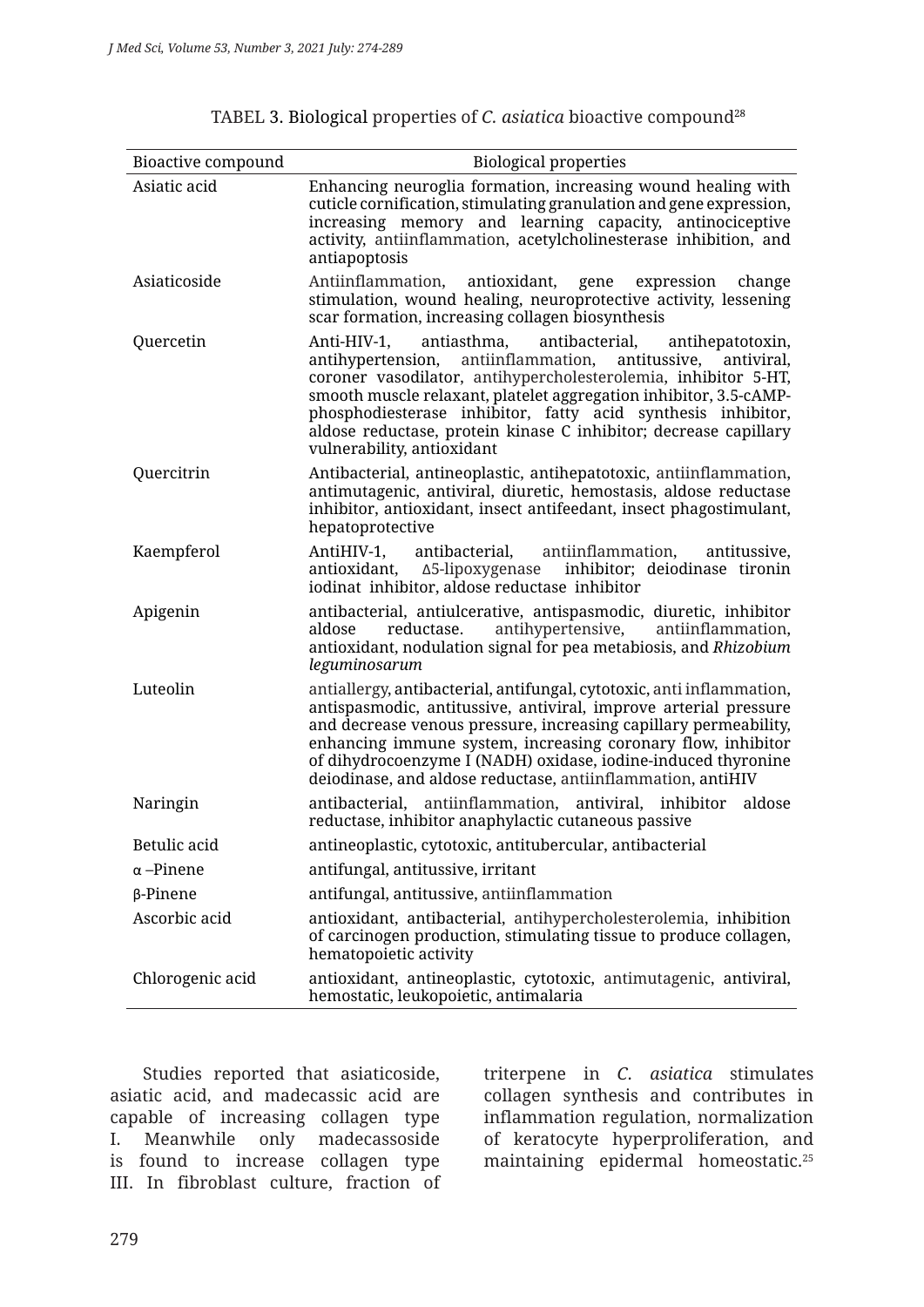# *Antioxidant activity*

*Centella asiatica* is reported to have comparable antioxidant activity to rosemary extract, sage extract, vitamin C, and grape seed; Thus, *C. asiatica* has been studied as a natural antioxidant product. However, extraction methods also influence the antioxidant activity of the end-product. For example, when comparing water, ethanol, and light petroleum as extract solvent, ethanol has the highest antioxidant activity, followed by water, then petrolatum. Antioxidant activity in *C. asiatica* comes from hydroperoxide reduction which neutralizes free radicals and/or metallic ion bonds. There are several mechanisms of *C. asiatica* antioxidant activity, some of which eliminate reactive oxygen species (ROS) (quercetin and catechin), inhibition of free radical formation, inhibition of chain breaker activity (p-coumaric acids), and metal binding.28

Leaves of *C. asiatica* contain the highest amount of antioxidant compared to other parts of the plant. Antioxidant activity of *C. asiatica* was mainly from hydroperoxide reduction, inactivation of free radicals, binding to metallic ions, and the combination of the three. Application of 0.2% asiaticoside cream 2 times per day for 7 days in excision type wound scar increased enzymatic and non-enzymatic antioxidant, including superoxide dismutase (35%), catalase (67%), glutathione peroxidase (49%), vitamin E (77%) dan ascorbic acid (36%) in recently grown tissue. There was also a decrease in lipid peroxidase (69%). However, the application for 14 days showed insignificant difference in antioxidant activity compared to control. The study concluded that *asiaticoside*  induced antioxidant level in early phase of wound healing.28

# *Wound healing activity*

In wound management, *C. asiatica* extract had been applied in chronic infection treatment. *Aqueous extracts*  formulated in cream and gel were tested in rats to evaluate wound healing effect. It was found that *C. asiatica* accelerated epithelization process and enhanced wound contraction.28 In animal models with scar injected with dexamethasone 0.3 mg/kg, after CAo extract ethanol dose were increased from 1, 2, 4, 8, 16 mg/kg for 14 days, the wound was healed.<sup>29</sup> In the recent study in Thammasat University Hospital, DM patients consuming 100 mg asiaticoside extract capsule three times per day showed improvement in wound contracture compared to placebo with no side effects.<sup>30</sup> Asiaticoside effects in proliferation human periodontal ligament cell (HPDLs), protein synthesis, and osteogenic differentiation showed increase in periodontal tissue.31 In a study by Suwantong *et al*. 32, asiaticoside in the form of crude asiaticoside 2% extract (CACE) and pure asiaticoside 40% substances (PAC) were loaded into ultra-fine cellulose acetate fiber mats as topical/transdermal patches and wound dressing. Fiber mats loaded with PAC and CACE exhibited more significant proliferation of fibroblast and production of collagen. These loaded fiber mats were stable for up to 4 months.

# *Antiinflammatory activity*

Asiatic acid and madecassic acid compounds in *C. asiatica* possessed antiinflammatory effect through inhibition of enzyme (iNOS, cyclooxygenase-2 (COX-2)), interleukin (IL-6, IL-1β), and expression of cytokine tumor necrosis factor (TNF-α) with downregulation of NF-κβ activity in macrophage cell induced by lipopolysaccharide. In an animal study, asiaticoside inhibited fever and inflammation response triggered by lipopolysaccharide via obstructing the production of TNF-α, IL-6, liver myeloperoxidase activity, expression of COX-2 protein in the brain, and prostaglandin production.28

An in-silico study assessed binding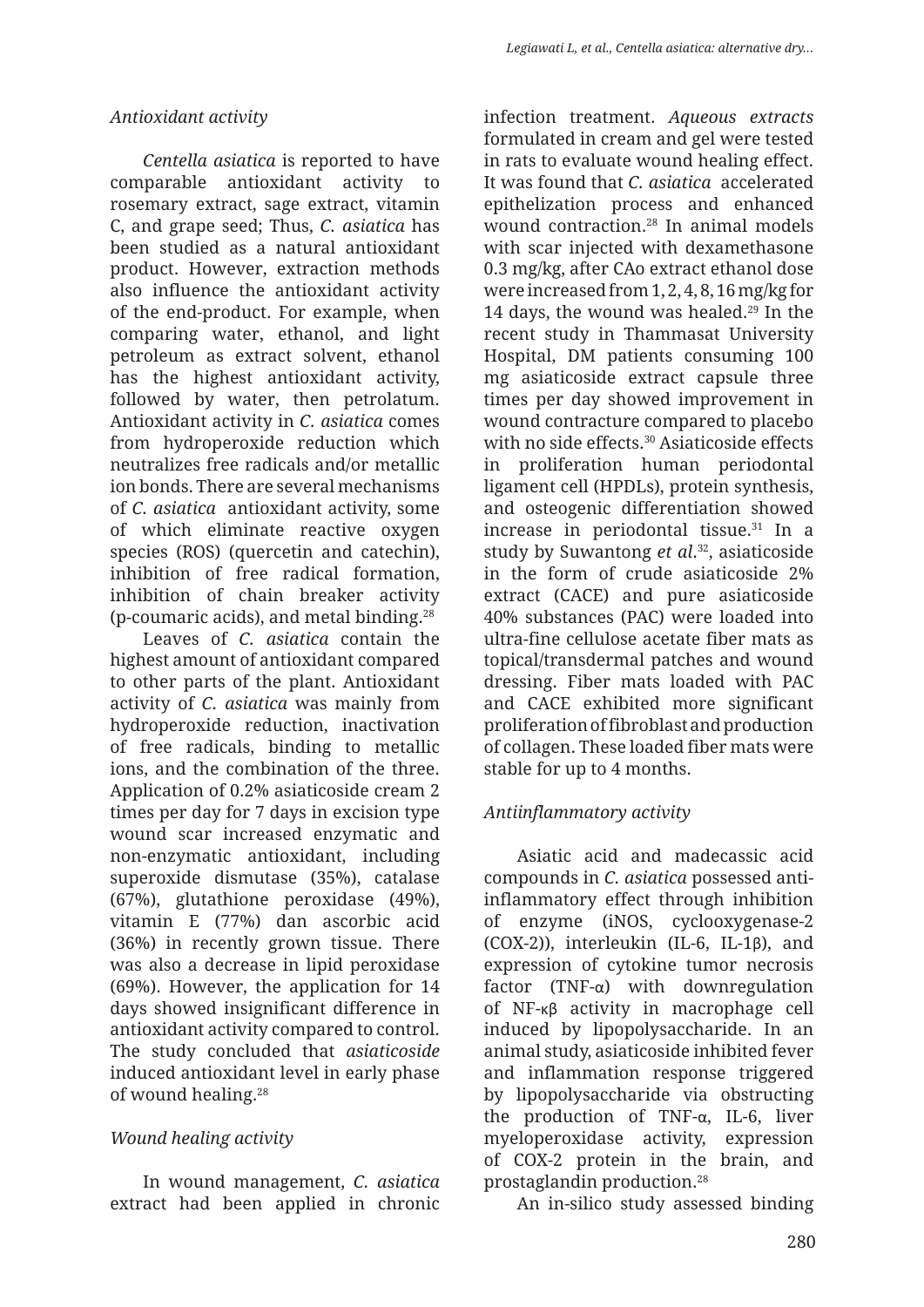between *C. asiatica* active compounds and pro-inflammatory cytokines (IL-1α, IL-1β, and IL-6). The study also examined the interaction between *C. asiatica* active compounds and anti-inflammatory cytokines (IL-4). The study found that *C. asiatica* active compounds (asiaticoside, termolinic acid, madecassic acid, asiatic acid, batulinic acid, and madasiatic acid) interacted significantly with both proinflammatory cytokines (IL-1α, IL-1β, and IL-6) and anti-inflammatory cytokines (IL-4). Madecassic acid, asiaticoside, asiatic acid, madasiatic acid, and terminolic acid inhibit the pro-inflammatory cytokines by binding to receptor active sites of IL-1β and IL-6. Madecassic acid, terminolic acid, and asiaticoside enhanced anti-inflammatory cytokines by binding to IL4 receptor binding sites.<sup>33</sup>

# *Antiaging activity*

In fibroblast cell culture in human dermis, asiaticoside enhances the production of type-1 collagen. Based on this, *C. asiatica* was recommended in hypertrophic scar and keloid treatment. *Centella asiatica* ethanol extract exhibited antipruritic properties. Combination of ethanol extract with 4 herbals (*Curcuma caesia*, *Areca catechu*, *Cinnamon zeylanicum,* dan *Tamarindus indica*) in cream formulation ameliorated skin hydration, sebum concentration, viscoelasticity, and lower melanin content.28 A study by Bylka et al. discussing C. asiatica benefit in cosmeticology showed that C. asiatica is effective in small wound treatment, hypertrophic scars, burn scars, psoriasis, and scleroderma. The mechanism of action was through fibroblast proliferation and collagen synthesis and intracellular fibronectin.

# *Anticancer activity*

Each extract of C. asiatica solvent

has an anticancer activity specific to different types of cells. Methanol extract of *C. asiatica* induces apoptosis in breast cancer cells in an *in vitro* study. Water extract of *C. asiatica* triggers apoptosis in tumorigenesis colon in male rat F344. Asiatic acid enhances apoptosis in human SK-MEL-2 melanoma which responds to skin cancer cells and colon cancer SW480 in humans. Asiaticoside increases antitumor vincristine in cancer cell. Methanol extract inhibits the proliferation of human gaster adenocarcinoma (MK-1), human uterus carcinoma (HeLa), and cells colarated to melanoma (B16F10).28

# *Antidiabetic activity*

Ethanol and methanol extract of *C. asiatica* lower blood glucose level significantly to normal level in modeled animal rat diabetes-induced with alloxan.28

# *Neuroprotective activity*

*Centella asiatica* is a potent antioxidant that exhibits a significant neuroprotective effect against oxidative damage due to aging in rat brains. Asiatic acid enhances oxidative cellular protection in the cerebral cortex. Therefore, *C. asiatica* showed efficacy in neuroprotection and preventing oxidative damage from excessive glutamate exposure. *Centella asiatica* accelerates neuron regeneration through oral medication containing several active fractions. These active fractions support neuron elongation in vitro hence improving neuron regeneration.4

# *Antiglycation activity*

Active *C. asiatica* compounds showed a beneficial effect if applied topically on the skin for wound healing and chronic vein insufficiency. Maramaldi *et al.*<sup>25</sup> researched about purified *C. asiatica*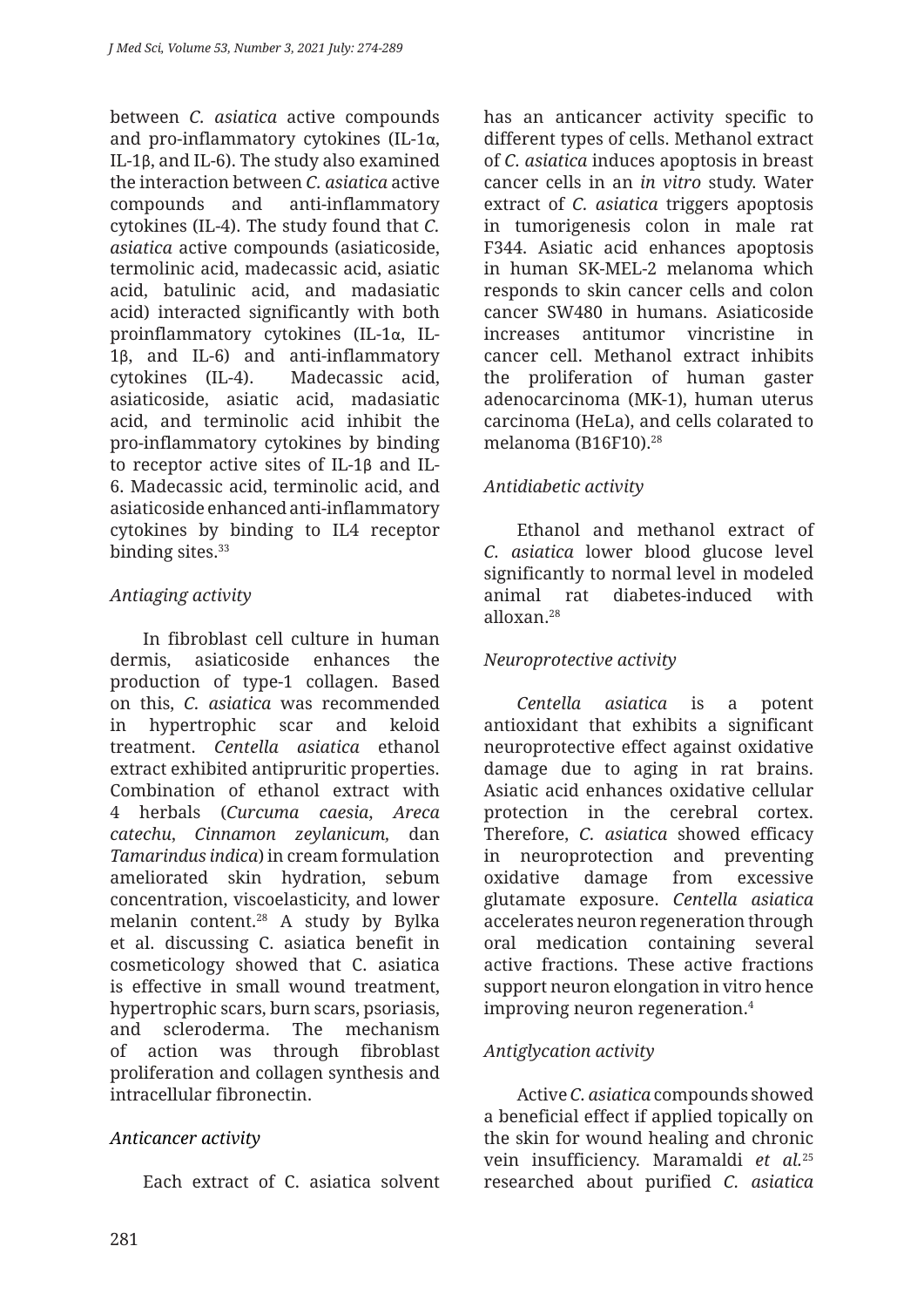extract for skin wrinkling and skin protection against UV on human skin explant and human volunteer in a singleblind placebo-controlled study. Antiaging properties observed were skin elasticity, plasticity, and collagen density. Thymine dimerization for DNA protection from UV was observed by immunostaining. Formation of malondialdehyde acts as an indicator for free radical scavenging activity, and expression of interleukin 1α as a proinflammation indicator observed with enzyme-linked immunosorbent assay (ELISA). This study also measured *C. asiatica* ability *in vitro* in inhibiting carboxymethyl lysine (CML), one of AGEs components, as an indicator for antiglycation activity.

In the study, Maramaldi *et al.*25 found that purified CA extract protected DNA from damages caused by UV lights by decreasing photo dimerized thymine up to  $28\%$  (p < 0.05). Expression of interleukin 1α also lowers up to 26% (p < 0.01), supporting *C. asiatica* as an antiinflammatory agent. In this study, *C. asiatica* purified extract completely prevented physiological glycation and was capable of compensating action of the glycating agent. Result of the *in vitro* study was confirmed by the clinical result, where intervention with *C. asiatica* 0.5% cream in healthy individuals improved wrinkle depth and volume, skin elasticity, and skin texture significantly ( $p < 0.05$ ).

The molecular dynamic (MD) simulation study explored the molecular docking of *C. asiatica* active compound as an inhibitor of AGEs and receptor AGEs (RAGEs). Based on MD simulation in this study, *C. asiatica* active compounds have been proven to interact with both AGEs and RAGE. AGEs bound to asiaticoside, madasiatic acid, and madecassic acid with significant binding energy. Nonetheless, Asn106, Asp324, Asp376, Tyr420, and Tyr500 of AGEs made a significant contribution to the complex of asiaticoside-AGE. In the madasiatic acidAGEs, significant contribution was made by Asn118 and Tyr500. Meanwhile, it was found that RAGE bound to asiaticoside, asiatic acid, and isothankunik acid with significant binding energy.<sup>35</sup>

# **Study of** *C. asiatica's* **benefits**

Moertolo *et al*. 36 studied *C. asiatica* extract topical in atrophic scar postacne vulgaris. This in-vitro study used fibroblast cell culture which was given CA extract concentration 0.6%, 0.8%, and 1.0%. Results showed *C. asiatica* significantly elevated fibroblast proliferation, depressed TNF-α, and metalloproteinase-1 (MMP-1) concentration, and also promoted collagen I and III. Furthermore, the study was followed by an *in vivo* experiment with *C. asiatica* 0.8% mask in 94 subjects. The *in vivo* experiment found that *C. asiatica* 0.8%. The mask promoted faster healing and prevented atrophic acne scar formation compared to control.

*Centella asiatica* was also studied for its antioxidant properties. In a 2015 study by Mohamed and Abdou, $37$  mice with streptozotocin-induced DM treated with *C. asiatica* 250 mg/kg/day for 14 days showed an elated antioxidant capacity of the pancreatic cell and decreased MDA significantly compared to control. Another report found by Abdou and Mohamed,<sup>38</sup> consumption of *C. asiatica* with the dosage of 250mg/ kg/day for 28 days improved superoxide dismutase (SOD), catalase (CAT), redacted glutathione (GSH), glutathione peroxidase (GPX), and lowered lipid peroxidase significantly in mice with streptozotocin-induced DM.

Topical use of *C. asiatica* extract is often associated with low bioavailability, poor fat solubility, and large molecule size, decreasing its absorption to skin and slowing skin distribution. Its efficacy *in vivo* is thus questioned. However, several studies had found that topical *C. asiatica* application still benefits the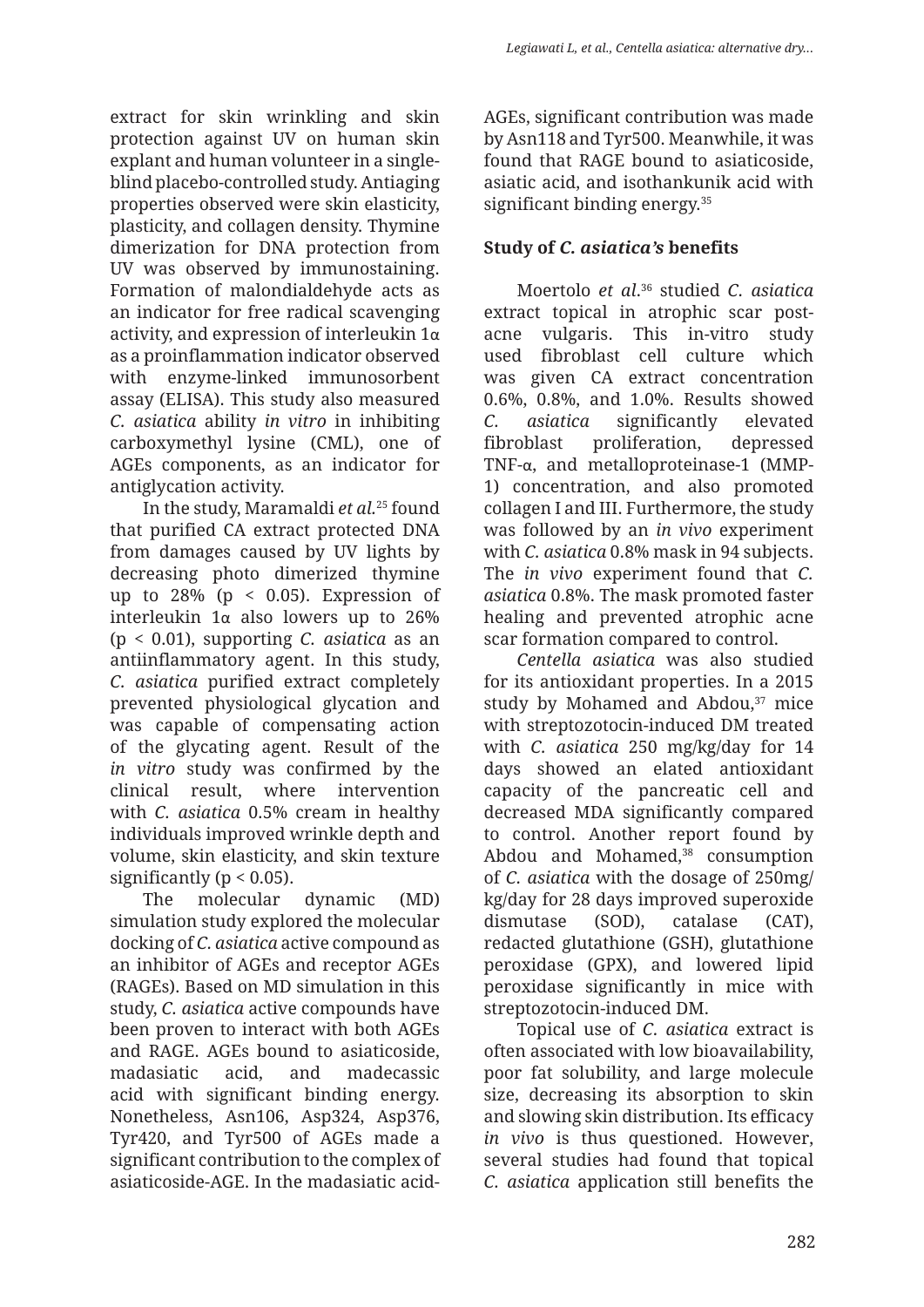skin despite its low bioavailability.<sup>39</sup> Maramaldi *et al*. 25 found that topical 1% *C. asiatica* application in human skin explant showed antiinflammation and antiglycation properties by decreasing IL-1α and decreasing CML formation. This study was followed by a clinical experiment in healthy individuals which displayed that topical 0.5% *C. asiatica* improved wrinkles. Usage for 6 weeks improved wrinkle depth and volume, skin elasticity, and skin firmness significantly (p<0.05).

Several studies look into the oral usage of *C. asiatica* extract. Anakunwithaya *et al*. 40 studied the bioavailability of standard extract *C. asiatica* (ECa 233) in rats, measuring the main constituents which were madecassoside (53.1%) and asiaticoside (32.3%). ECa 233 were absorbed rapidly, although not entirely, in the gastrointestinal tract 5-10 min after administration. Both madecassoside and asiaticoside were distributed extensively in the brain, stomach, and skin within 1 h and remained for at least 4 h. The oral bioavailability of madecassoside and asiaticoside were low. Madecassoside bioavailability was measured 0.19% for dose 50 mg/kg, 0.27% for 100 mg/kg, and 0,14% for 200 mg/kg. Meanwhile, asiaticoside bioavailability was measured 0.15% for dose 50 mg/kg, 0.26% for 100 mg/kg, and 0.16% for 200 mg/kg. Another study by Yuan *et al*. 39 found that the bioavailability of *C. asiatica* compound asiatic acid with a dose of 20 mg/kg was 16.25% in modeled rats.

# *Centella asiatica* **study in dry skin**

Past studies had found that topical *C. asiatica* was able to repair skin hydration by increasing aquaporin-3 (AQP-3) expression. Aquaporin-3 is a water channel that facilitates water movement from the dermis to epidermis. Nonetheless, topical *C. asiatica* has humectant ability which attracts moisture in the nearby environment and deeper skin layer to repair dry skin conditions.41 Wijayadi *et al*, 41 reported that *C. asiatica* extract ethanol in chitosan nanoparticle with a concentration of 3.125 mg/mL to 100 mg/mL was able to increase proliferation of fibroblast and keratinocyte, synthesis of collagen I and III, and expression of aquaporin-3 (AQP-3) in fibroblast and keratinocyte. This study was followed by a clinical experiment by Hasanah *et al*, 5 which studied *C. asiatia* extract ethanol in chitosan nanoparticle 1% and *C. asiatica* ethanol extract 1% in cream preparation in elderly dry skin. After six weeks of follow-up, the study found that both *C. asiatica* ethanol in chitosan nanoparticle extract 1% and *C. asiatica* ethanol extract 1% improved dry skin, measured by specified symptom sum score (SRRC) and skin capacitance (SCap).

A comparative, three-arm RCT study analyzed the usage between of a combination of *C. asiatica* 2x1.100 mg oral and *C. asiatica* 1% topical (CAo + CAt) and *C. asiatica* 1% topical (Plo + CAt), and placebo (Plo +Plt) for treatment of dry skin in T2DM patients. The dry skin assessment (the measurement of SRRC and SCap) was performed on day 1, 15, and 29, while evaluation of CML, IL-1α, and SOD activity was on day 1 and 29. The study found that after 29 days of treatment, the percentage of SRRC decrement in well-controlled blood glucose patients was greater in the CAo + CAt group than the control group (p = 0.04). The SCap value on day 29, the CAo + CAt group also was greater than the control group ( $p = 0.01$ ). In the partially controlled blood glucose, the increment of SOD activity in the CAo + CAt group was greater than the control group (p = 0.01). There was a medium-to-strong correlation between CML with SOD (r = 0.58,  $p < 0.05$ ) and IL-1 $\alpha$  with SOD (r = 0.70,  $p \le 0.05$ ) in well-controlled blood glucose. In the study, systemic and topical adverse events were not significantly different between groups.<sup>42</sup>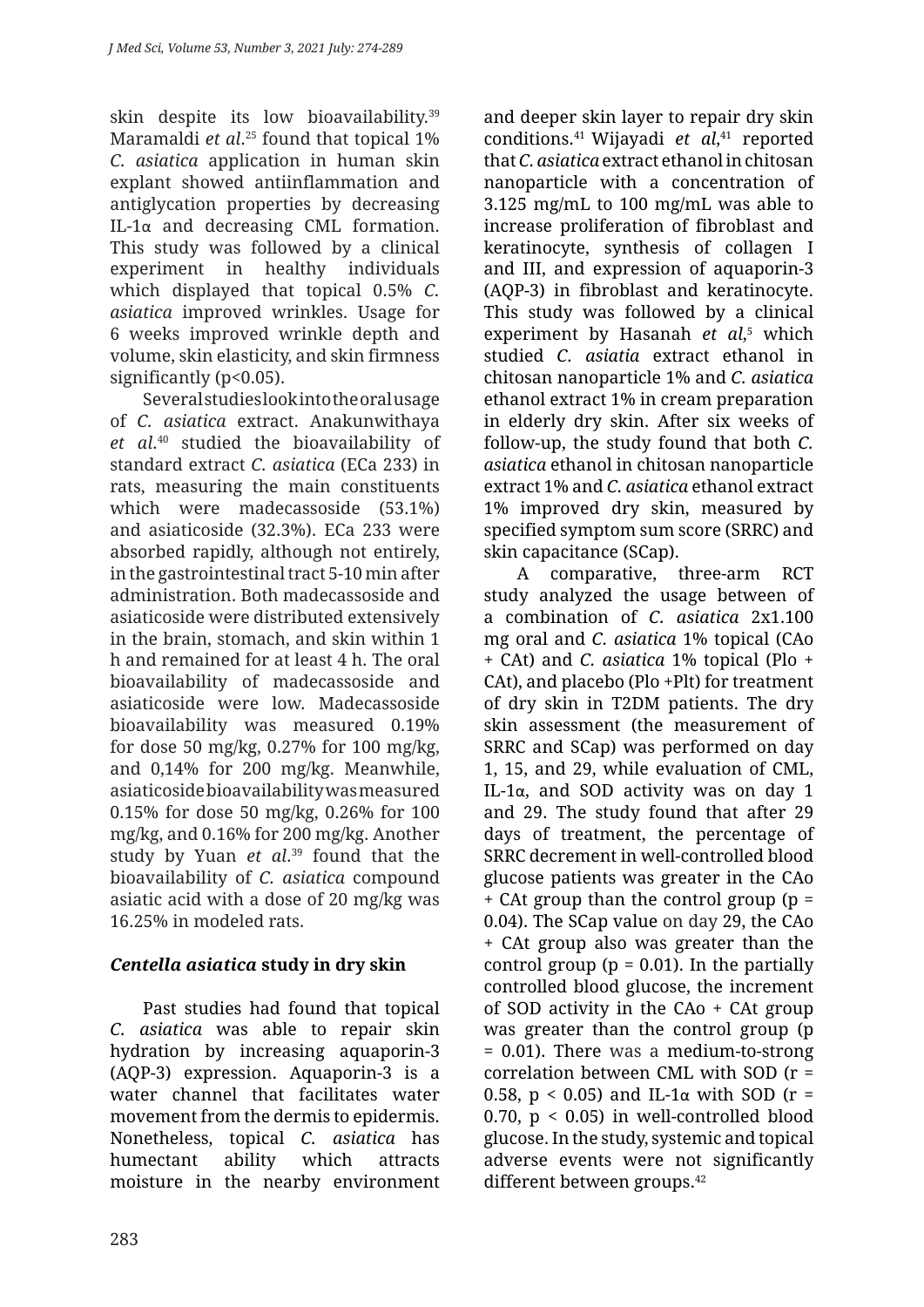## **Dosage of** *C. asiatica*

The recommended dosage for *C. asiatica* are mentioned below:<sup>43</sup> 1). Oral *C. asiatica* extract 60 mg 2-3 times/ day, 2). *Centella asiatica* 1% cream daily. In *C. asiatica* studies, patients with chronic vein insufficiency were generally advised to consume *C. asiatica* supplement 2-3 times daily. Total saponin (asiatic acid, madecassic acid, asiaticoside, and madecassoside) were 30-60 mg per consumption with the total ranging from 60-180 mg daily. *Centella asiatica* also showed a potential benefit in enhancing cognitive function. Rats given 200-300 mg/kg *C. asiatica* dosage showed a significant increase in cognitive function. This study predicted that similar dosages would enhance cognitive function in humans; however, human study has not been conducted yet. Based on the calculation, 2100-3300 mg could be used in 68 kg, 2900-4400 could be used in 91 kg, 3600-5500 mg could be used in 113 kg. In another study, 500 mg of *C. asiatica* consumed two times daily was effective in treating anxiety in human. This study also concluded that 750 mg of 5% asiaticoside 5% was able to increase mood state.44

A study observed asiaticoside plasma concentration in humans after consuming a total triterpenoid fraction 30-60 mg twice a day. The study found that a dosage of 30 mg increased asiaticoside plasma to 700  $\pm$  110 ng/mL after single dose, and after 6 days the concentration in plasma was found to be  $1.03 \pm 0.05$  μg/ mL ( $T_{max}$  4.1–4.5 h). Meanwhile, a 60 mg dosage increased plasma concentration to  $1.36 \pm 0.13$  µg/mL and after 6 days the concentration peaked at  $1.69 \pm 0.07 \mu$ g/ mL ( $T_{max}$  4.2 h). Half time in humans varied in different dosage and duration, the half time when using single dose with 30 mg was  $2.20 \pm 0.30$  h and 60 mg was  $3.40 \pm 0.68$  h, then when consumed for 6 days 30 mg was  $6.33 \pm 1.82$  h and 60 mg was  $10.28 \pm 1.8$  h.<sup>45</sup>

In Abdou and Mohammed<sup>38</sup> reported that 250 mg/kg/day *C. asiatica* in modeled rat ameliorated activity of SOD, CAT, GSH, and GPX, as well as lowered lipid peroxidase significantly in streptozotocin-induced DM model rat in 28 days. In another study, *C. asiatica* with dosage of 250 mg/kg/day enhanced antioxidant capacity in pancreatic cell and decreased MDA concentration compared to control in streptozotocininduced DM model rat after 14 days.<sup>37</sup>

Both dosages used in the study were 250 mg/kg/day in streptozotocin-induced DM modelled rat. This dosage in the rat model was then converted to human dose. Study by Reagan-Shaw *et al.*<sup>46</sup> calculated conversion to human dosage based on body surface area (BSA), estimated by 40.54 mg/kg.

In a study conducted by Legiawati *et al*, 42 T2DM patients with dry skin were treated with a combination of *C. asiatica* 2x1.100 mg oral and *C. asiatica* 1% topical (CAo + CAt), *C. asiatica* 1% topical (Plo  $+$  CAt), and placebo (Plo  $+$ Plt). In the group treated with CAo + CAt with well-controlled blood glucose, there was a significant percentage of SRRC decrement and significant SCap improvement after 29 days of therapy. The study also found significant SOD activity increments in the partially controlled blood glucose group after 29 days of treatment with CAo + CAt.

# **Toxicity and safety**

Test for acute toxicity in standardized *C. asiatica* extract (ECa 233) showed that a single dose of 10 g/kg was the highest dosage tolerable by rat models without acute toxicity effect, death, and pathological lesion. Therefore,  $LD_{50}$  value to 10 g/kg indicated safety limitation for ECa 233 where the effective dose for memory enhancement was 10 to 30 mg/kg. In a test for subchronic toxicity, Wistar rats treated with ECa 233 with doses 10, 100, and 100 mg/kg/day for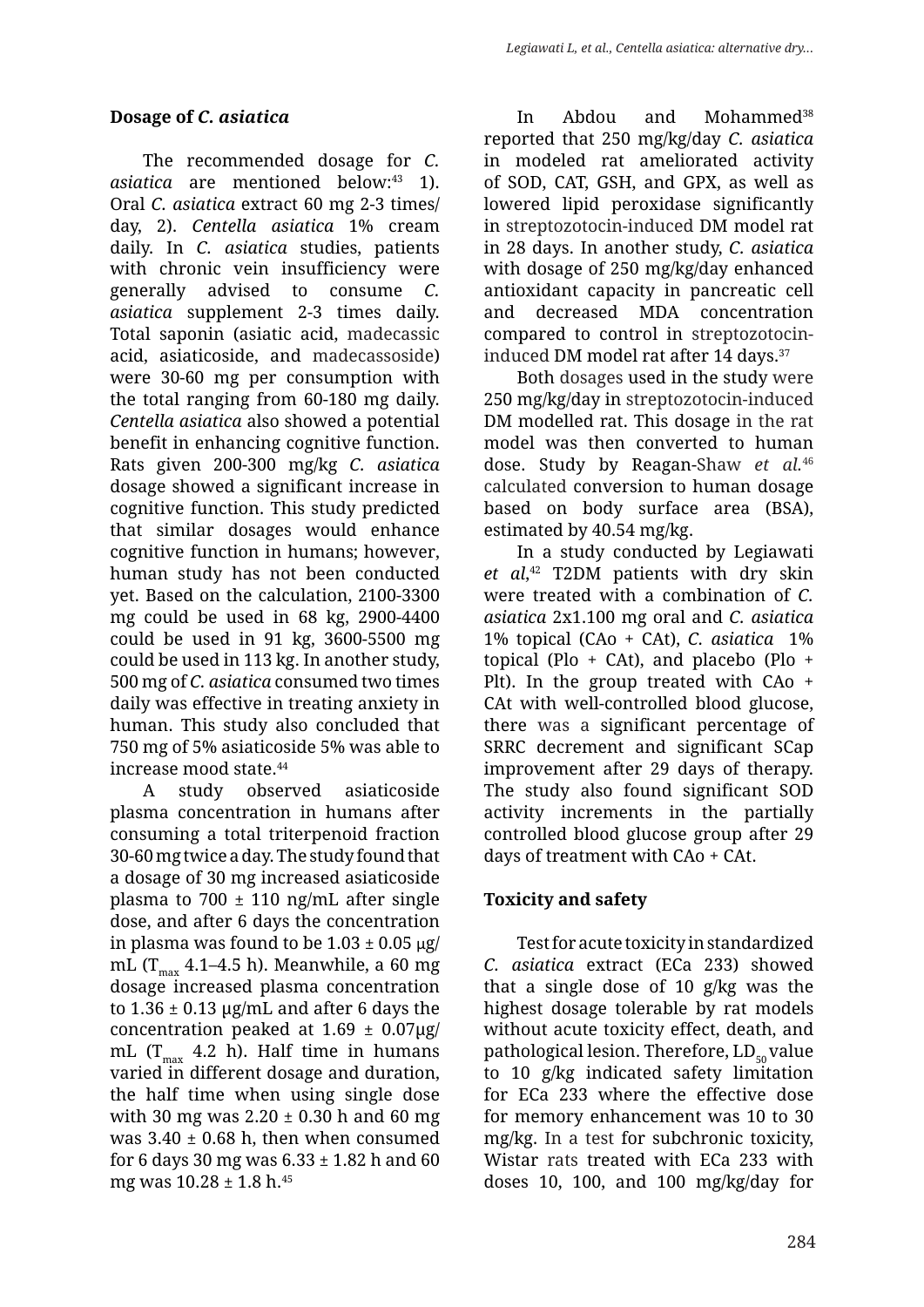90 days were not experiencing weight changes, food consumption, and health of model animals. There was a significant leucocyte count in the group treated with the highest dose, however it was not considered as leukocytosis. ECa 233 also did not induce any significant changes in blood chemistry or microscopic organ alteration.47

Side effects commonly found in *C. asiatica* oral usage are intestinal problems, nausea, photosensitivity, pruritus, hypercholesterolemia, hypertension, hypertriglyceridemia, and sedation. In topical form, side effects of *C. asiatica* are allergic contact dermatitis. In spite of that, the frequency report of side effects was unavailable. There was no significant contraindication reported.<sup>43</sup>

To this days, there was not any record of *C. asiatica* interaction with other drugs. Precaution must be taken while consuming *C. asiatica* with these drugs:

### *Sedative drug (central nervous system depressant)*

*Centella asiatica* consumption could cause drowsiness. Combination of *C. asiatica* with these drugs will increase drowsiness. These drugs include clonazepam, lorazepam, phenobarbital.43

# *Hepatotoxic drug*

Several drug induced hepatotoxicity including: acetaminophen, amiodarone, carbamazepine, isoniazid, methotrexate, methyldopa, fluconazole, itraconazole, erythromycin, phenytoin, simvastatin.43

# *Antidiabetic drug*

*Centella asiatica* displays antidiabetic effect; thus, combination with other antidiabetic drugs is precautioned for hypoglycemia. Examples of commonly used antidiabetics are acarbose, glimepiride, glikuidon, insulin, and metformin.43

Jorge *et al.*48 reported three cases of women age 61, 52, and 49 years old experiencing jaundice after consumption of *C. asiatica* for 30, 20, and 60 days. In this report dosage and formulation of *C. asiatica* were not mentioned. In the three patients, there was an increase of serum glutamic oxaloacetic transaminase (SGOT), serum glutamic pyruvic transaminase (SGPT), and bilirubin. After *C. asiatica* was discontinued and ursodeoxycholic acid therapy was initiated at 10 mg/kg day, the three patients recovered.

Rahman *et al*. studied the antioxidant effect of *C. asiatica* by measuring antioxidant capability of active compounds in *C. asiatica*. The active compounds were polyphenol, flavonoid total, β-karoten, tannin, and vitamin C. The study was conducted with three solvents, which are ethanol 100%, ethanol 50%, and water. The conclusion was that the reduction power of total 50% ethanol extract *C. asiatica* (63.4 ± 1.7 μg  $AE/mL$ ) was significantly higher than 100% extract ethanol CA  $(40.4 \pm 0.7)$ μg AE/mL) and extract water *C. asiatica* (56.3  $\pm$  0.6 μg AE/mL). The biological potential of CA extract was high and very hygroscopic thus the extract could survive in room temperature.<sup>50</sup>

Three-arm study in T2DM patients with dry skin treatment was using *C. asiatica* 2x1.100 mg oral and *C. asiatica* 1% topical (CAo + CAt), *C. asiatica* 1% topical (Plo + CAt), and placebo (Plo +Plt). In the study, both oral and topical adverse events were addressed, with each subject experiencing more than one adverse event. The oral adverse events assessed in the study include gastrointestinal symptoms, sedation, increase in urination, abdominal pain, back pain, erectile dysfunction, hoarseness in voice, vertigo, palpitation, recurring urticaria, herpes zoster, Bell's palsy, and vaginal bleeding. The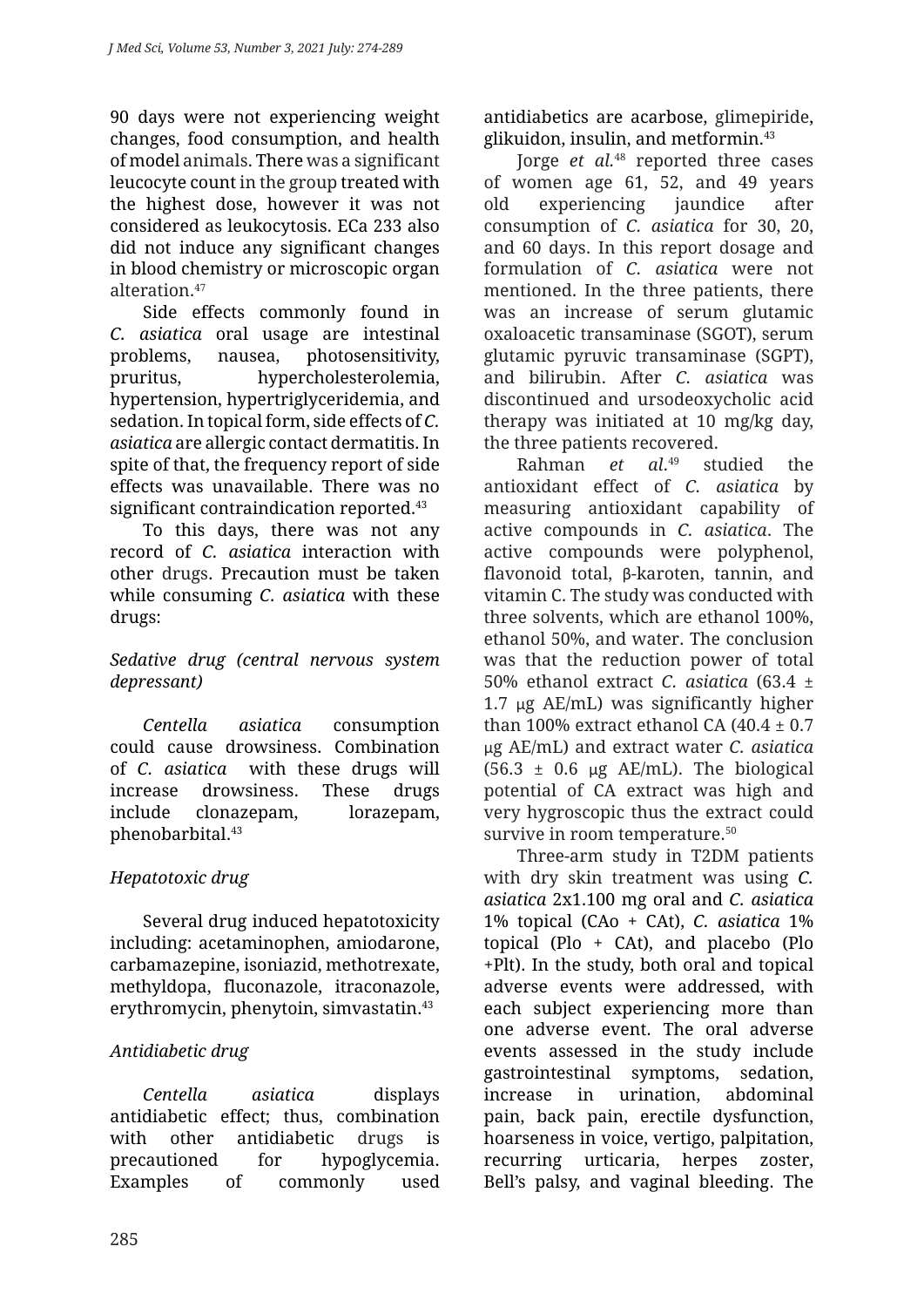oral adverse events were found to be indifferent between three groups. The topical adverse events complained by subjects were burning sensation, tenderness, and mild pruritus. However, the differences were insignificant among treatment groups. SGOT and SGPT were also measured on day 1 and 29 in all treatment groups. It was found that SGOT and SGPT value were not increased or differed significantly among the three groups.42

# **CONCLUSION**

Based on this review, dry skin in T2DM involves the pathological process of hyperglycemia and hyperinsulinemia. There are also several biostructural changes of the skin related to T2DM which induces dry skin condition. *Centella asiatica,* with its antioxidant, wound healing, antiinflammation, antiaging, anticancer, antidiabetic, neuroprotective properties is expected to improve dry skin condition of T2DM. Results of several studies conducted to observe *C. asiatica's* benefits have been positive. Namely, clinical studies of *C. asiatica*  have improved dry skin conditions in geriatric and T2DM patients. In addition, the toxicity, safety, and dosage.

# **ACKNOWLEDGEMENTS**

We would like to thank you for all the support that have been given to the writer till the writing process of this study is conducted.

# **REFERENCES**

- 1. World Health Organization. Global report on diabetes. World Health Organization; [cited: http://apps.who.int/iris/bitstream/10665/204871/1/9789241565257\_ eng.pdf
- 2. American Diabetes Association. Economic costs of diabetes in the U.S. in 2012. Diabetes Care 2013;

36(4):1033-46.

https://doi.org/10.2337/dc12-2625

- 3. Chatterjee N, Chattopadhyay C, Sengupta N, Das C, Sarma N, Pal SK. An observational study of cutaneous manifestations in diabetes mellitus in a tertiary care Hospital of Eastern India. Indian J Endocrinol Metab 2014; 18(2):217-20. https://doi.org/10.4103/2230-8210.129115
- 4. Chandrika UG, Prasad Kumarab PA. Gotu kola (Centella asiatica): nutritional properties and plausible health benefits. Adv Food Nutr Res 2015; 76:125-57. https://doi.org/10.1016/
	- bs.afnr.2015.08.001
- 5. Hasanah AU. Perbandingan efektivitas dan keamanan krim pelembab yang mengandung Centella asiatica ekstrak etanol dalam nanopartikel kitosan dengan Centella asiatica ekstrak etanol dan dengan krim pelembab dasar terhadap kulit kering pada populasi geriatric. Jakarta: Faculty of Medicine, Universitas Indonesia; 2016.
- 6. Pavicic T, Korting HC. Xerosis and callus formation as a key to the diabetic foot syndrome: dermatologic view of the problem and its management. J Dtsch Dermatol Ges 2006; 4(11):935-41. https://doi.org/10.1111/j.1610- 0387.2006.06123.x
- 7. Sakai S, Endo Y, Ozawa N, Sugawara T, Kusaka A, Sayo T, *et al*. Characteristics of the epidermis and stratum corneum of hairless mice with experimentally induced diabetes mellitus. J Invest Dermatol 2003; 120(1):79-85. https://doi.org/10.1046/j.1523- 1747.2003.12006.x
- 8. Gefen A. Plantar soft tissue loading under the medial metatarsals in the standing diabetic foot. Med Eng Phys 2003; 25(6):491-9. https://doi.org/10.1016/s1350- 4533(03)00029-8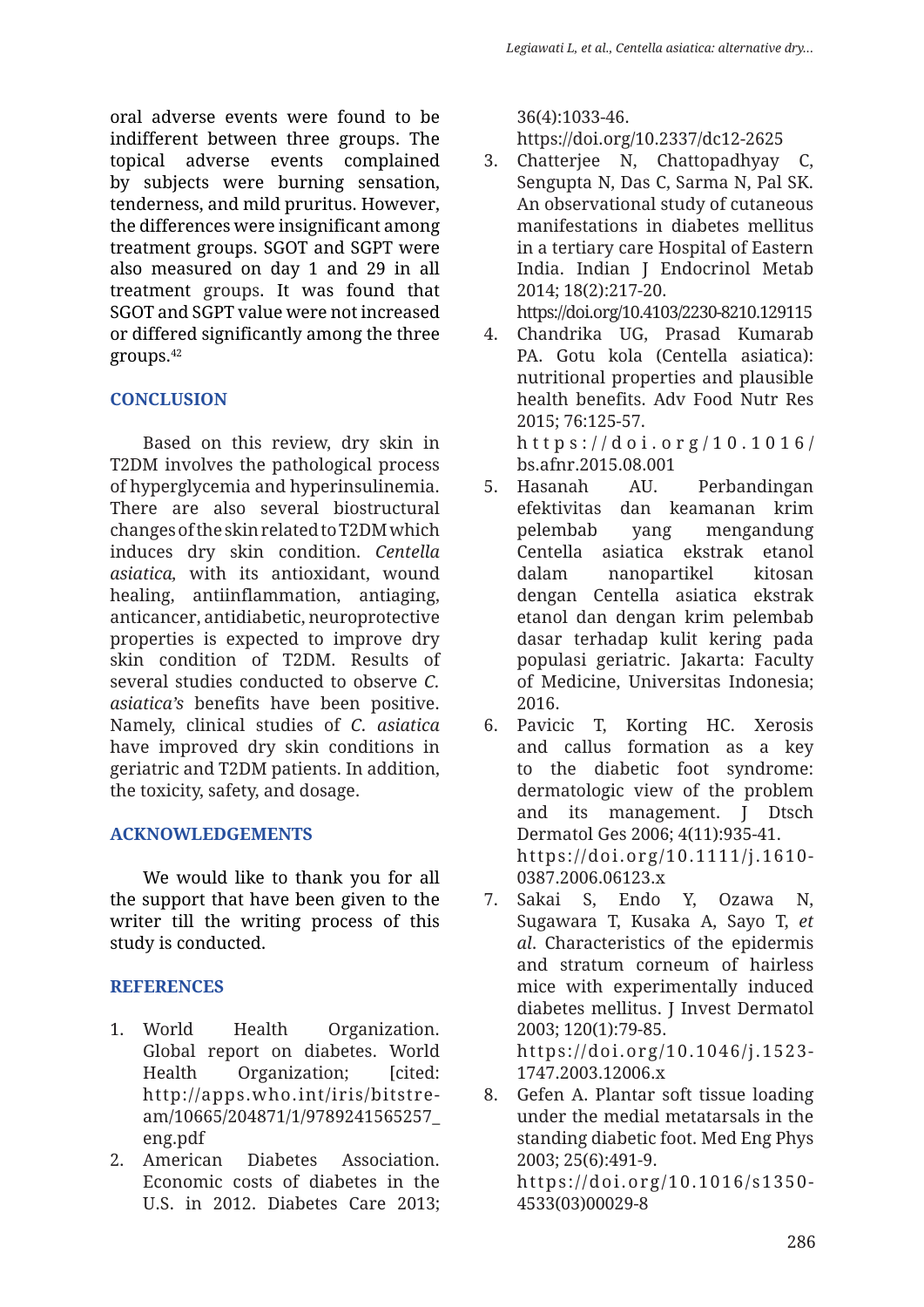- 9. Seite S, Khemis A, Rougier A, Ortonne JP. Importance of treatment of skin xerosis in diabetes. J Eur Acad Dermatol Venereol 2011; 25(5):607-9. https://doi.org/10.1111/j.1468- 3083.2010.03807.x
- 10. Moczar M, Allard R, Ouzilou J, Robert L, Bouissou H, Julian M, *et al*. Structural and biochemical alterations of human diabetic dermis studied by H-lysine incorporation and microscopy. Pathol Biol 1976; 24(5):329-36.
- 11. Weber TM, Kausch M, Rippke F, Schoelermann AM, Filbry AW. Treatment of xerosis with a topical formulation containing glyceryl glucoside, natural moisturizing factors, and ceramide. J Clin Aesthet Dermatol 2012; 5(8):29-39.
- 12. Chen XF, Lin WD, Lu SL, Xie T, Ge K, Shi YQ, *et al*. Mechanistic study of endogenous skin lesions in diabetic rats. Exp Dermatol 2010; 19(12):1088-95. https://doi.org/10.1111/j.1600- 0625.2010.01137.x
- 13. de Macedo GMC, Nunes S, Barreto T. Skin disorders in diabetes mellitus: an epidemiology and physiopathology review. Diabetol Metab Syndr 2016; 8(1):63. https://doi.org/10.1186/s13098-016- 0176-y
- 14. Sakai S, Kikuchi K, Satoh J, Tagami H, Inoue S. Functional properties of the stratum corneum in patients with diabetes mellitus: similarities to senile xerosis. Br J Dermatol 2005; 153(2):319-23.

https://doi.org/10.1111/j.1365- 2133.2005.06756.x

15. Seirafi H, Farsinejad K, Firooz A, Davoudi SM, Robati RM, Hoseini MS, *et al*. Biophysical characteristics of skin in diabetes: a controlled study. J Eur Acad Dermatol Venereol 2009; 23(2):146-9.

https://doi.org/10.1111/j.1468- 3083.2008.02950.x

16. Thyssen JP, Linneberg A, Carlsen BC,

Johansen JD, Engkilde K, Hansen T, *et al*. A possible association between a dysfunctional skin barrier (filaggrin null-mutation status) and diabetes: a cross-sectional study. BMJ Open 2011; 1(1):e000062.

https://doi.org/10.1136/ bmjopen-2011-000062

17. Tellechea A, Kafanas A, Leal EC, Tecilazich F, Kuchibhotla S, Auster ME, *et al*. Increased skin inflammation and blood vessel density in human and experimental diabetes. Int J Low Extrem Wounds 2013; 12(1):4-11. https://doi.org/10.1177/1534734-

612474303

- 18. Zakharov P, Talary MS, Kolm I, Caduff A. Full-field optical coherence tomography for the rapid estimation of epidermal thickness: study of patients with diabetes mellitus type I. Physiol Meas 2010; 31(2):193-205. https://doi.org/10.1088/0967- 3334/31/2/006
- 19. Bertheim U, Laurent AE, Hofer PA, Hallgren P, Asplund J, Hellstrom S. Loss of hyaluronan in the basement membrane zone of the skin correlates to the degree of stiff hands in diabetic patients. Acta Derm Venereol 2002; 82(5):329-34.

https:// $d$ oi. org/10.1080/000155502320624041

- 20. Leveriza-Oh M. Diabetes and your skin. Protecting your outermost layer. Diabetes Self Manag 2006; 23(4):18-20.
- 21. Vinik AI, Maser RE, Mitchell BD, Freeman R. Diabetic autonomic neuropathy. Diabetes Care 2003; 26(5):1553-79.

https://doi.org/10.2337/diacare.26.5.1553

- 22. Sakai S, Tagami H. Dry skin in diabetes mellitus and in experimental models of diabetes. In: Farage M, Miller K, Maibach H, editors. Textbook of Aging Skin. Berlin: Springer Berline Heidelberg; 2010, 653-61.
- 23. Farshchian M, Farshchian M,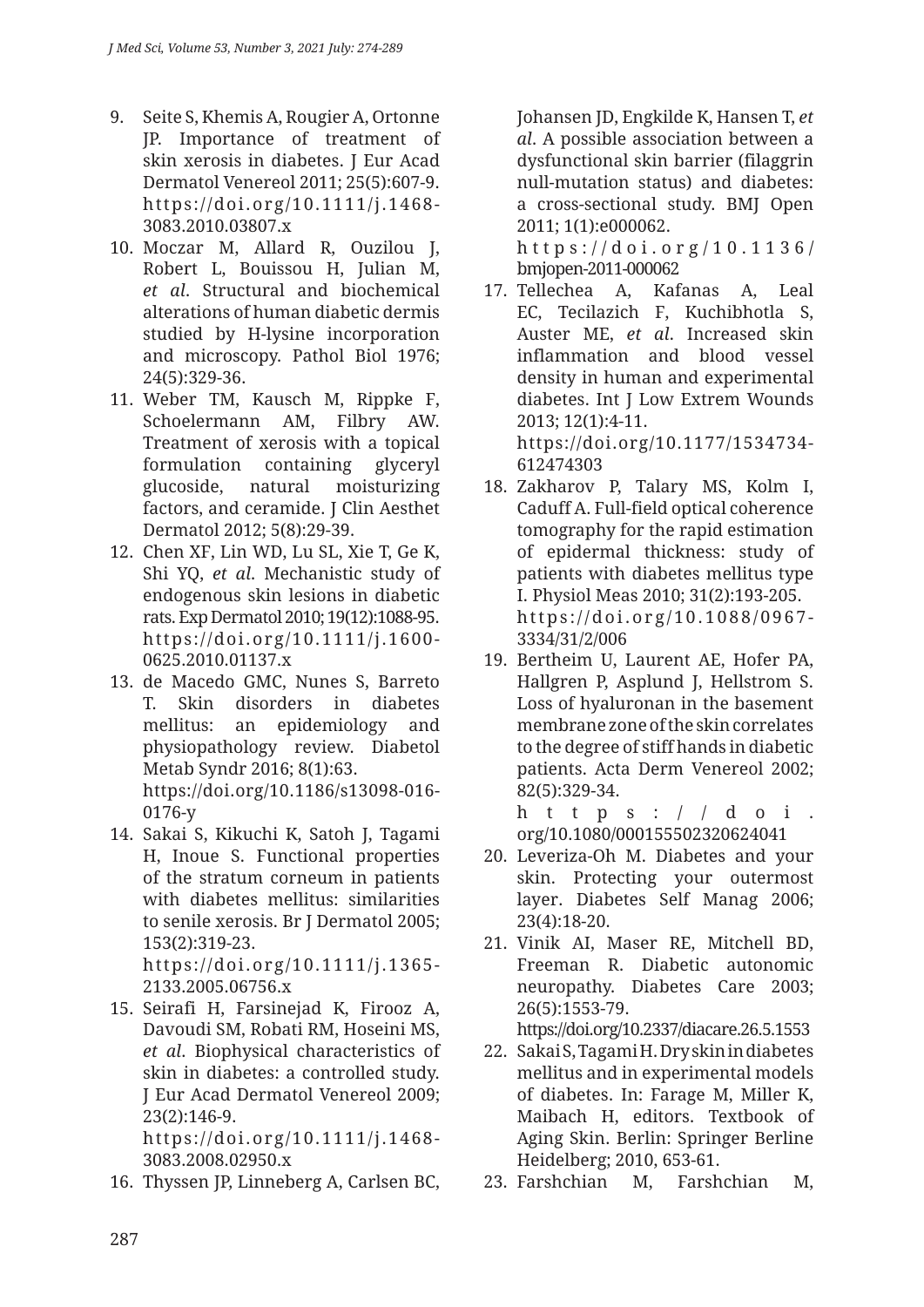Fereydoonnejad M, Yazdanfar A, Kimyai-Asadi A. Cutaneous manifestations of diabetes mellitus: a case series. Cutis 2010; 86(1):31-5.

- 24. Goyal A, Raina S, Kaushal SS, Mahajan V, Sharma NL. Pattern of cutaneous manifestations in diabetes mellitus. Indian J Dermatol 2010; 55(1):39-41. https://doi.org/10.4103/0019-5154.60349
- 25. Maramaldi G, Togni S, Franceschi F, Lati E. Anti-inflammation and antiglycation activity of a novel botanical ingredient from African biodiversity (CentevitaTM). Clin Cosmet Investig Dermatol 2013; 12:1-9. https://doi.org/10.2147/CCID.S49924
- 26. Haftek M, Mac-Mary S, Le Bitoux MA, Creidi P, Seite S, Rougier A, et al. Clinical, biometric and structural evaluation of the long-term effects of a topical treatment with ascorbic acid and madecassoside in photoaged human skin. Exp Dermatol 2008; 17(11):946-52. https://doi.org/10.1111/j.1600-

0625.2008.00732.x

- 27. Prakash V, Jaiswal N, Srivastava M. A review on medicinal properties of Centella asiatica. Asian J Pharm Clin Res 2017; 10(10):69-74. https://doi.org/10.22159/ajpcr.2017. v10i10.20760
- 28. Shukla A, Rasik AM, Dhawan BN. Asiaticoside-induced elevation of antioxidant levels in healing wounds. Phytother Res 1999; 13(1):50-4. https://doi.org/10.1002/(SICI)1099- 1573(199902)13:1<50::AID-PTR368>3.0.CO;2-V
- 29. Shetty BS, Udupa SL, Udupa AL, Somayaji SN. Effect of Centella asiatica L (Umbelliferae) on normal and dexamethasone-suppressed wound healing in Wistar Albino rats. Int J Low Extrem Wounds 2006; 5(3):137-43.

https://doi.org/10.1177/1534734606291313

30. Paocharoen V. The efficacy and side effects of oral Centella asiatica extract for wound healing promotion

in diabetic wound patients. J Med Assoc Thai 2010; 93 Suppl 7:S166-70.

- 31. Nowwarote N, Osathanon T, Jitjaturunt P, Manopattanasoontorn S, Pavasant P. Asiaticoside induces type I collagen synthesis and osteogenic differentiation in human periodontal ligament cells. Phytother Res 2013; 27(3):457-62. https://doi.org/10.1002/ptr.4742
- 32. Suwantong O, Ruktanonchai U, Supaphol P. In vitro biological evaluation of electrospun cellulose acetate fiber mats containing asiaticoside or curcumin. J Biomed Mater Res A 2010; 94(4):1216-25. https://doi.org/10.1002/jbm.a.32797
- 33. Legiawati L, Fadilah F, Bramono K, Indriatmi W. In silico study of Centella asiatica active compounds as anti-inflammatory agent by decreasing IL-1 and IL-6 activity, promoting IL-4 activity. Int J Pharm Sci Rev Res 2018; 10(9):2142-7.
- 34. Bylka W, Znajdek-Awizen P, Studzinska-Sroka E, Brzezinska M. Centella asiatica in cosmetology. Postepy Dermatol Alergol 2013; 30(1):46-9.

https://doi.org/10.5114/pdia.2013.33378

- 35. Legiawati L, Fadilah F, kusmarinah B, Siti S, Em Y. Molecular dynamic simulation of Centella asiatica compound as an inhibitor of advanced glycation end products. J App Pharm 2020; 10(08):1-7.
- 36. Moertolo T. Pencegahan skar atrofi dengan ekstrak Centella asiatica L Urban pada proses penyembuhan akne vulgaris [Dissertation]. Jakarta: Faculty of Medicine Universitas Indonesia; 2015.
- 37. Mohamed N, Abdou H. The hypoglycemic and antioxidative effects of Centella asiatica against STZ-induced diabetic disorders in rats. Int J Pharma Bio Sci 2015; 6:621-33.
- 38. Abdou H, Mohamed N. Centella asiatica ameliorates diabetic complications and oxidative stress